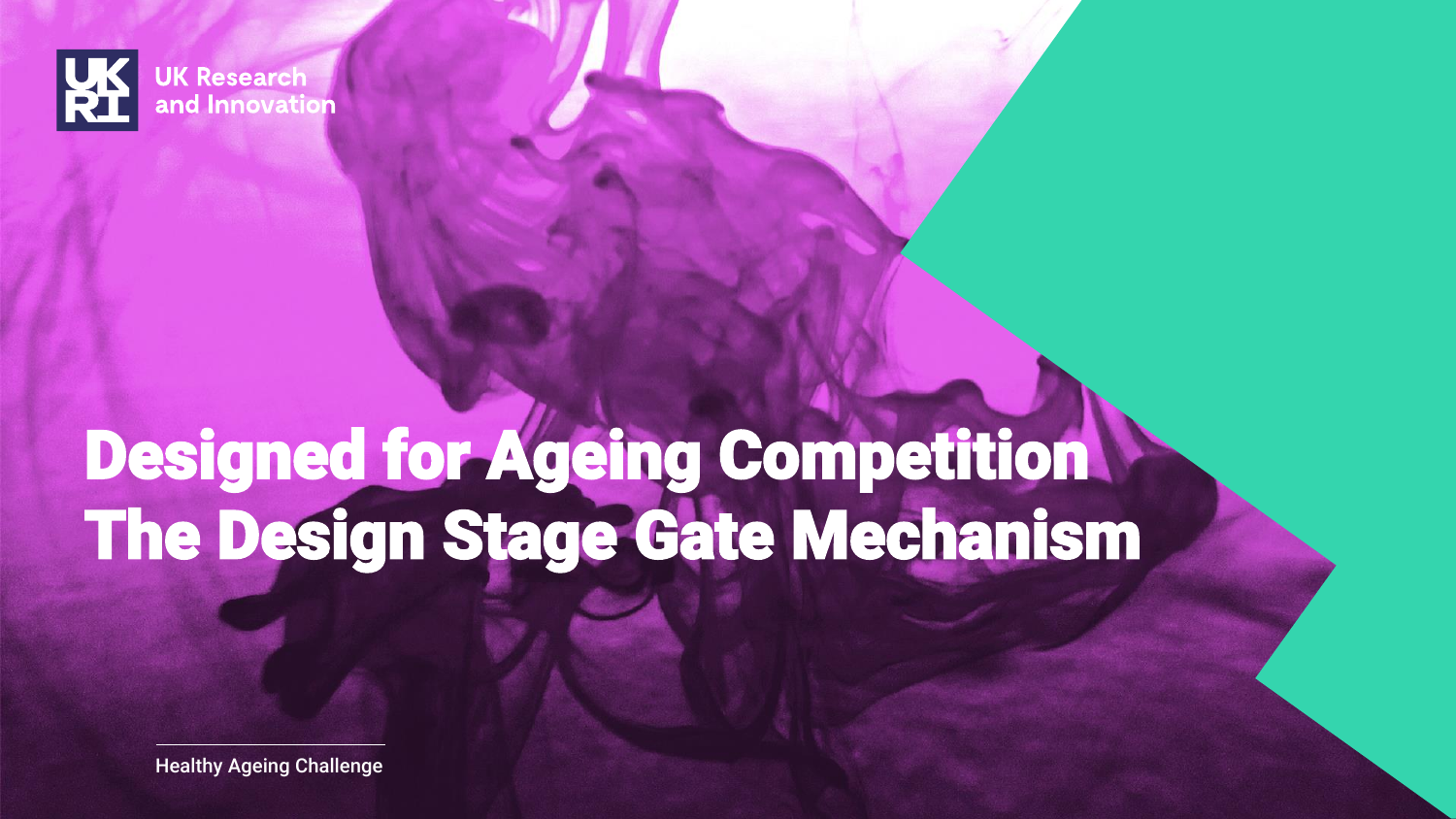

## Differential: Design Stage Gate Amplifier

≺

义

| <b>Gate</b>      | <b>Criteria</b>                                           |
|------------------|-----------------------------------------------------------|
|                  | <b>User Engagement</b>                                    |
|                  | <b>People-Centred Design</b>                              |
| 3                | <b>Take Up &amp; Acceptance Within Practice Community</b> |
| $\boldsymbol{A}$ | <b>Augmented Proof of Market Statistics</b>               |
|                  | <b>Updated Business Plan: Fair View</b>                   |

Healthy Ageing Challenge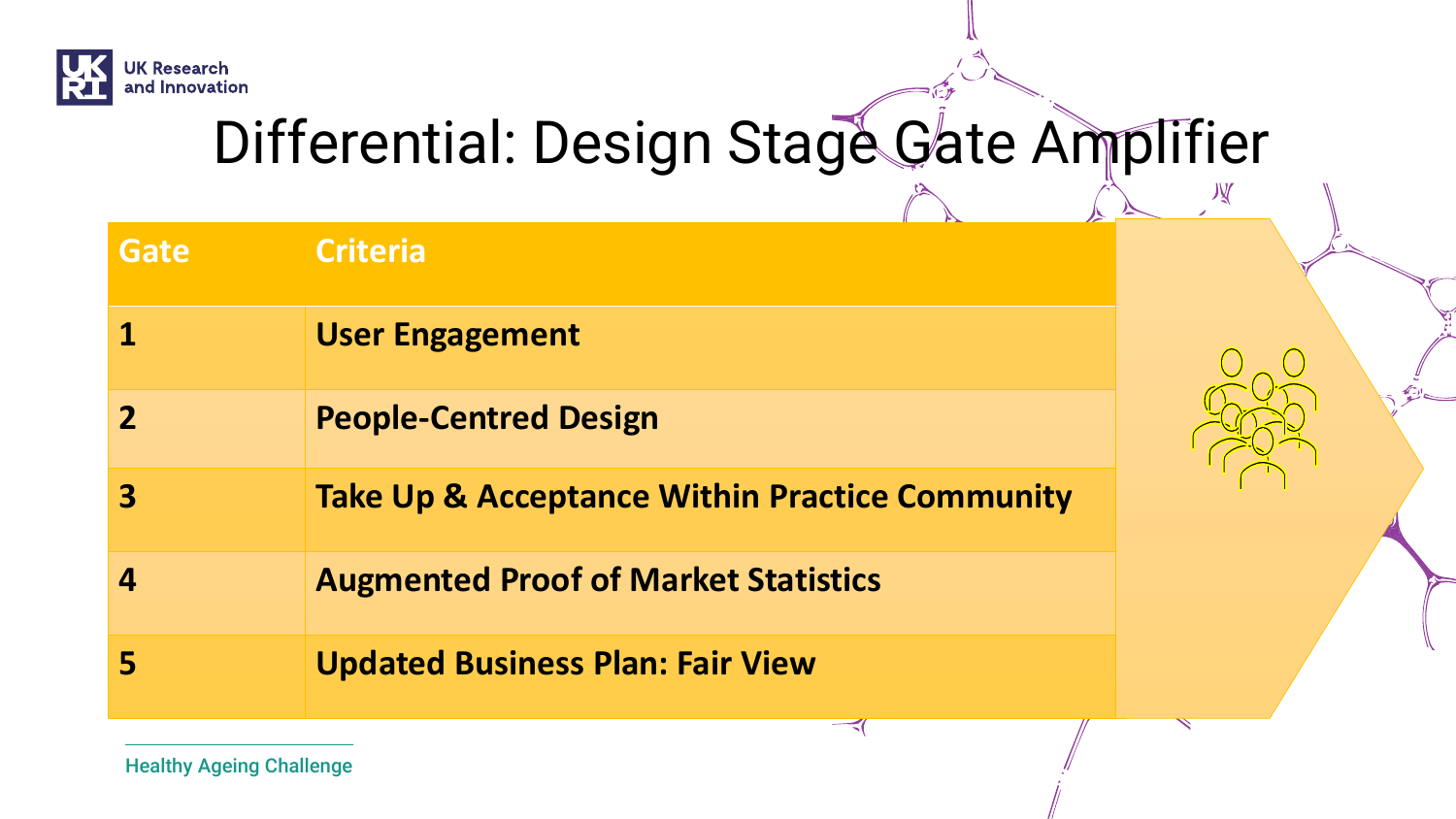#### Assessment

| Medium/Activity                                                                                                       | <b>Method</b>                        |
|-----------------------------------------------------------------------------------------------------------------------|--------------------------------------|
| 1. Monthly meetings with Design Innovation Lead – guidance re evidence<br>base and preparation for stage gate process | Monthly meetings to<br>November 2022 |
| 2. Panel presentation and Q&A. Updated business plan                                                                  | Expert panel, November 2022          |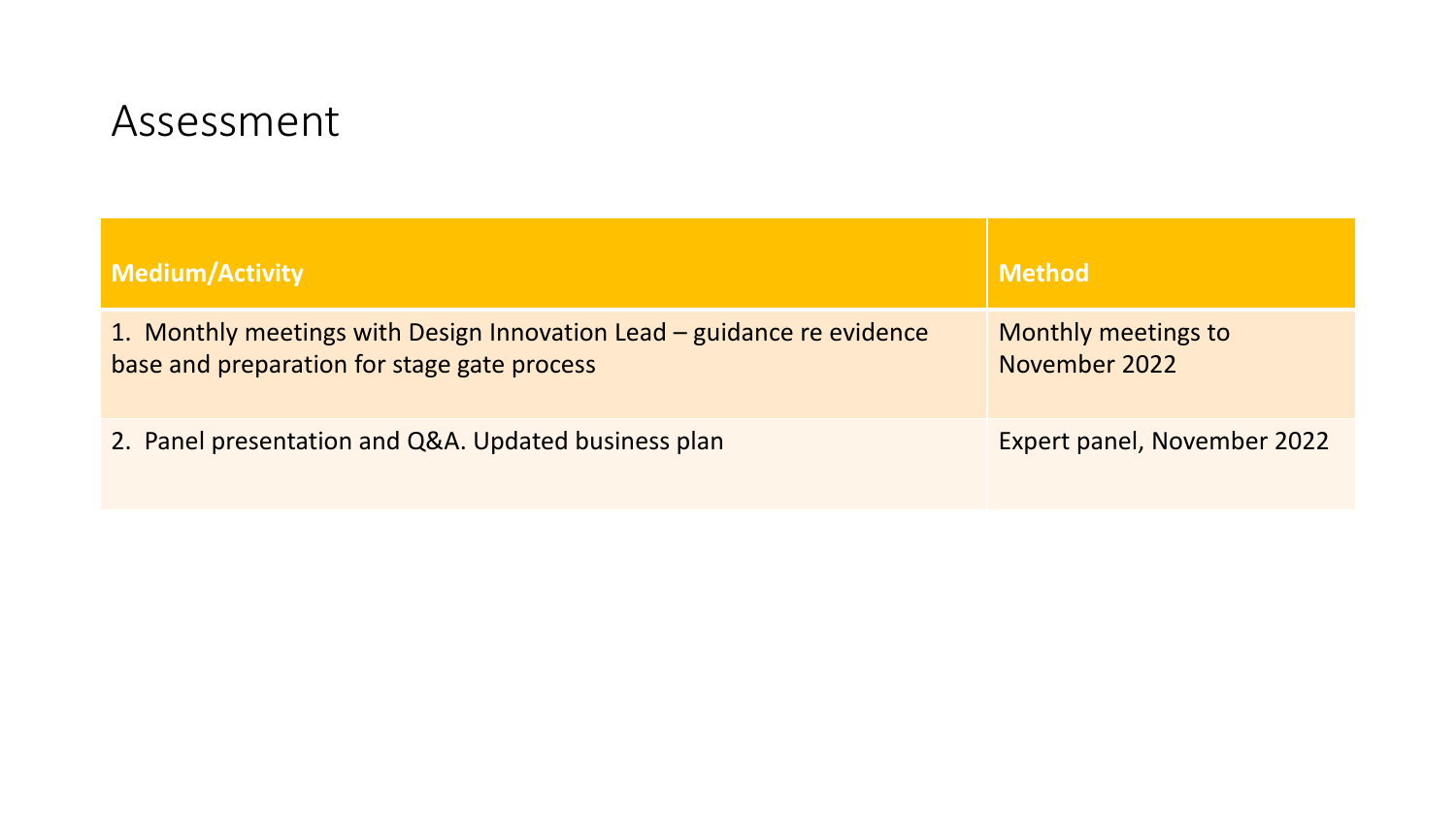#### Design Stage Gate 1: Evidence of User Engagement

| <b>Gate Criteria</b>                                                                                                                                                                                  | <b>Score</b> |
|-------------------------------------------------------------------------------------------------------------------------------------------------------------------------------------------------------|--------------|
| 1. Provide details of the user groups you have worked with on this project.<br>Provide calendar evidence of user meetings and minutes.                                                                |              |
| 2. Describe the user feedback mechanisms you deploy on this project and<br>the link they provide between your solution's insights and attributes.                                                     |              |
| 3. Provide representative(s) from user group for UKRI interview as evidence<br>base for this criteria<br>Requirement to<br>include user<br>representation in<br>some cases $-$ eg<br>family or carers |              |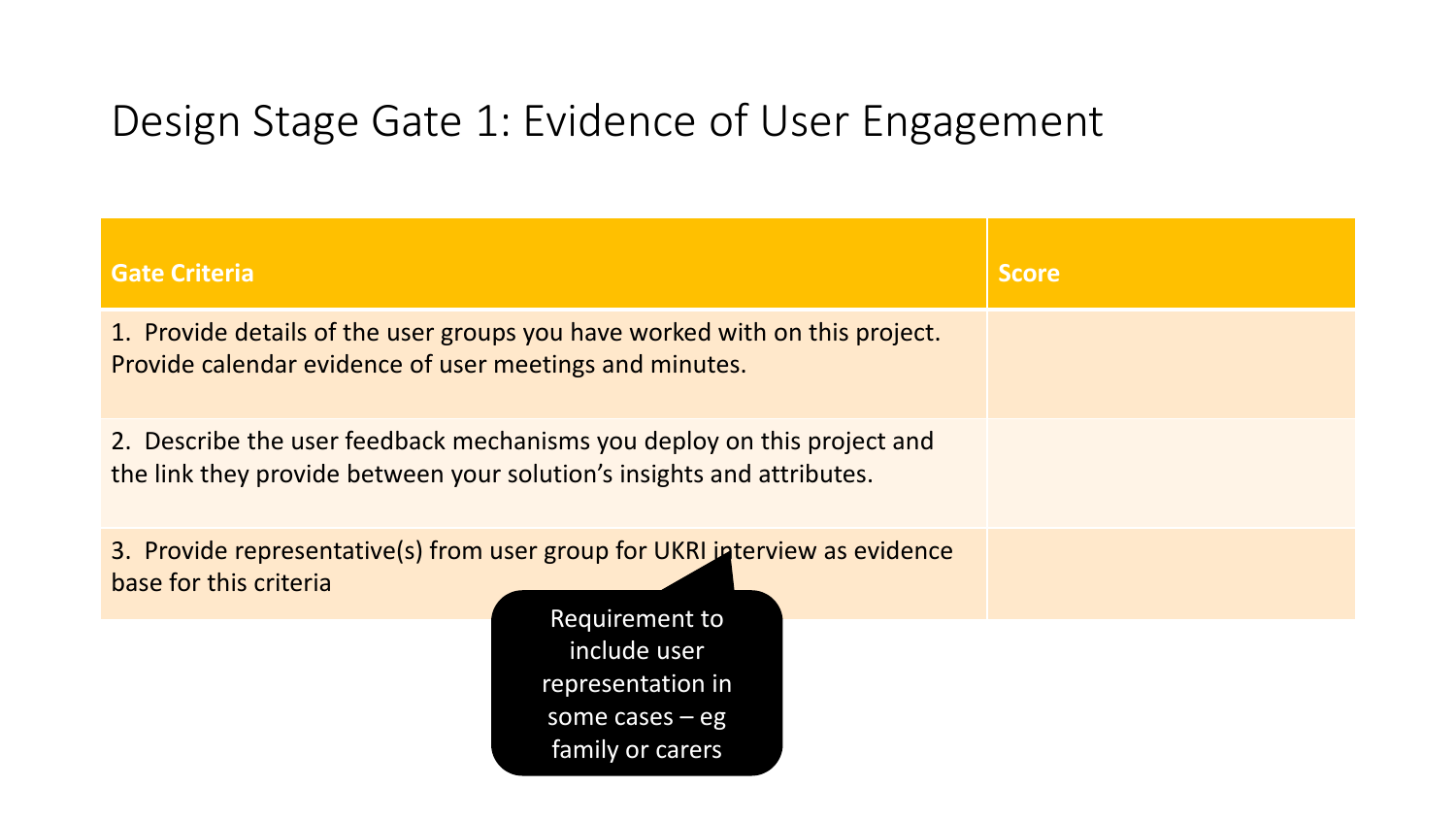#### Design Stage Gate 2: Evidence of People Centred Design

| <b>Gate Criteria</b>                                                                                                                                               | <b>Score</b> |
|--------------------------------------------------------------------------------------------------------------------------------------------------------------------|--------------|
| 1. Provide details of adaptions you have made to your product or service<br>through deploying people-centred design. Include reference to any risks<br>identified. |              |
| 2. Provide user group representative(s) for UKRI interview as evidence base<br>for this criteria                                                                   |              |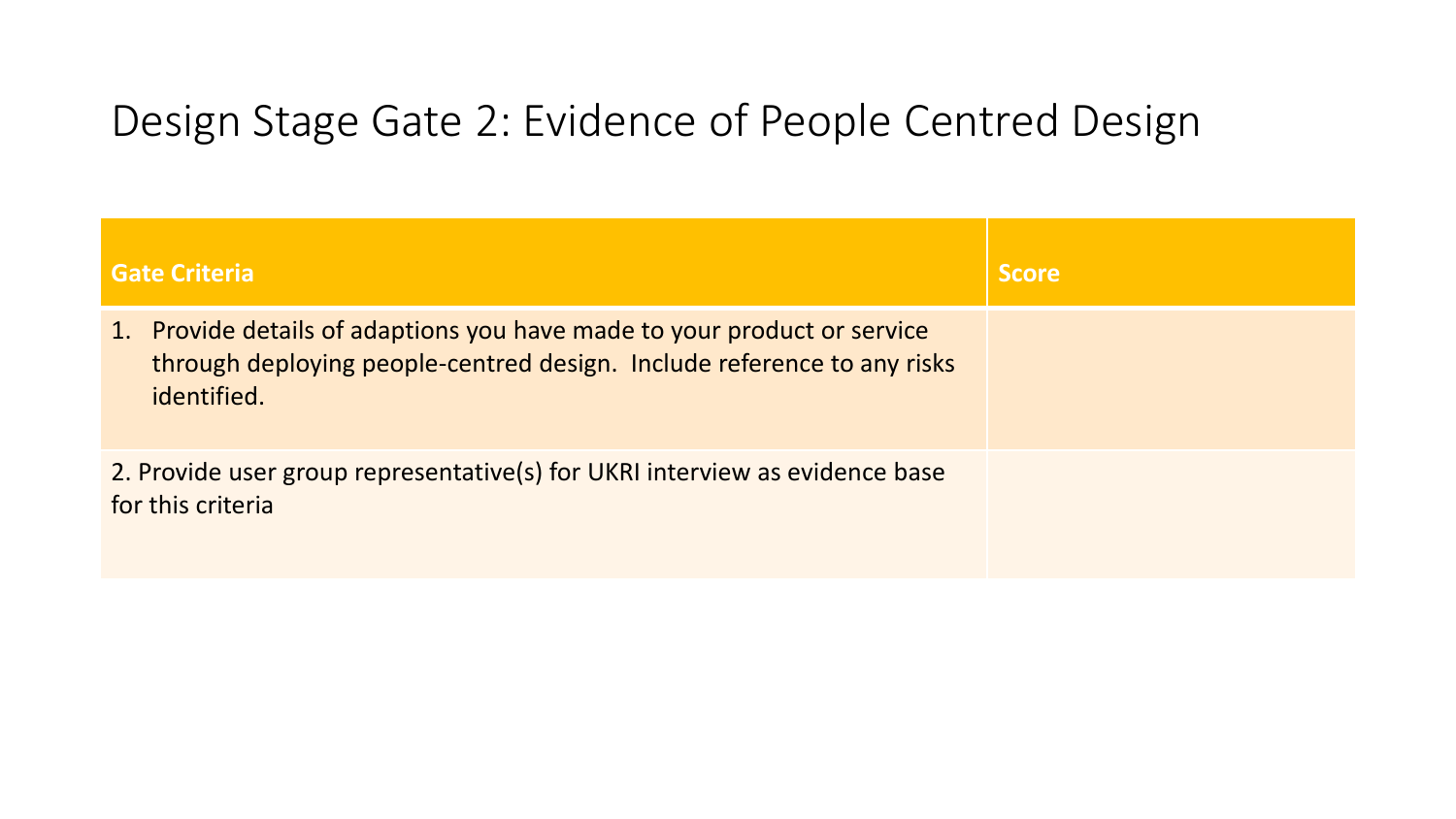### Design Stage Gate 3: Evidence of Take Up & Acceptance Within **Practice Community**

| <b>Gate Criteria</b>                                                                                                                                                        | <b>Score</b> |
|-----------------------------------------------------------------------------------------------------------------------------------------------------------------------------|--------------|
| 1. Provide feedback from your user community to support that your evolving<br>product or service meets an unmet need or solves a problem or<br>embellishes quality of life. |              |
| 2. Provide feedback from your user community which supports the<br>anticipated demand for your product or service                                                           |              |
| 3. Provide user group representative(s) for UKRI interview as evidence base<br>for this criteria                                                                            |              |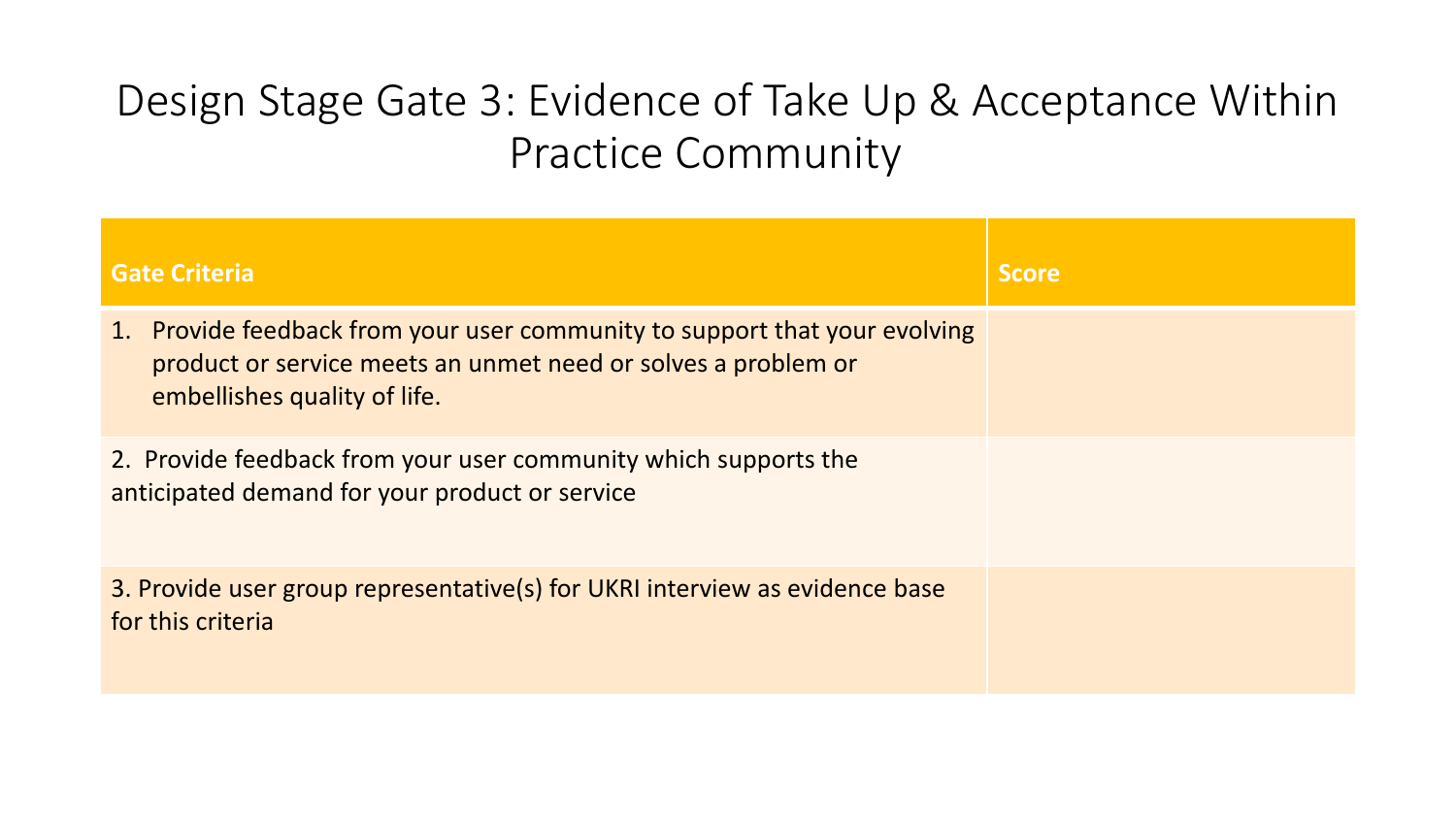#### Design Stage Gate 4: Augmented *Proof of Market* Statistics

| <b>Gate Criteria</b>                                                                                                                                                    | <b>Score</b> |
|-------------------------------------------------------------------------------------------------------------------------------------------------------------------------|--------------|
| 1. Can you evidence that your original size of market estimates have been<br>proven/justified through use of your user community?                                       |              |
| 2. Can you evidence via your user community that your solution is scalable?<br>Have others become interested in your offering since the 'community' was<br>established? |              |
| Need to ensure that a<br>purely rational market<br>exists beyond the<br>empathetic<br>environment created by<br>a typical HCD project                                   |              |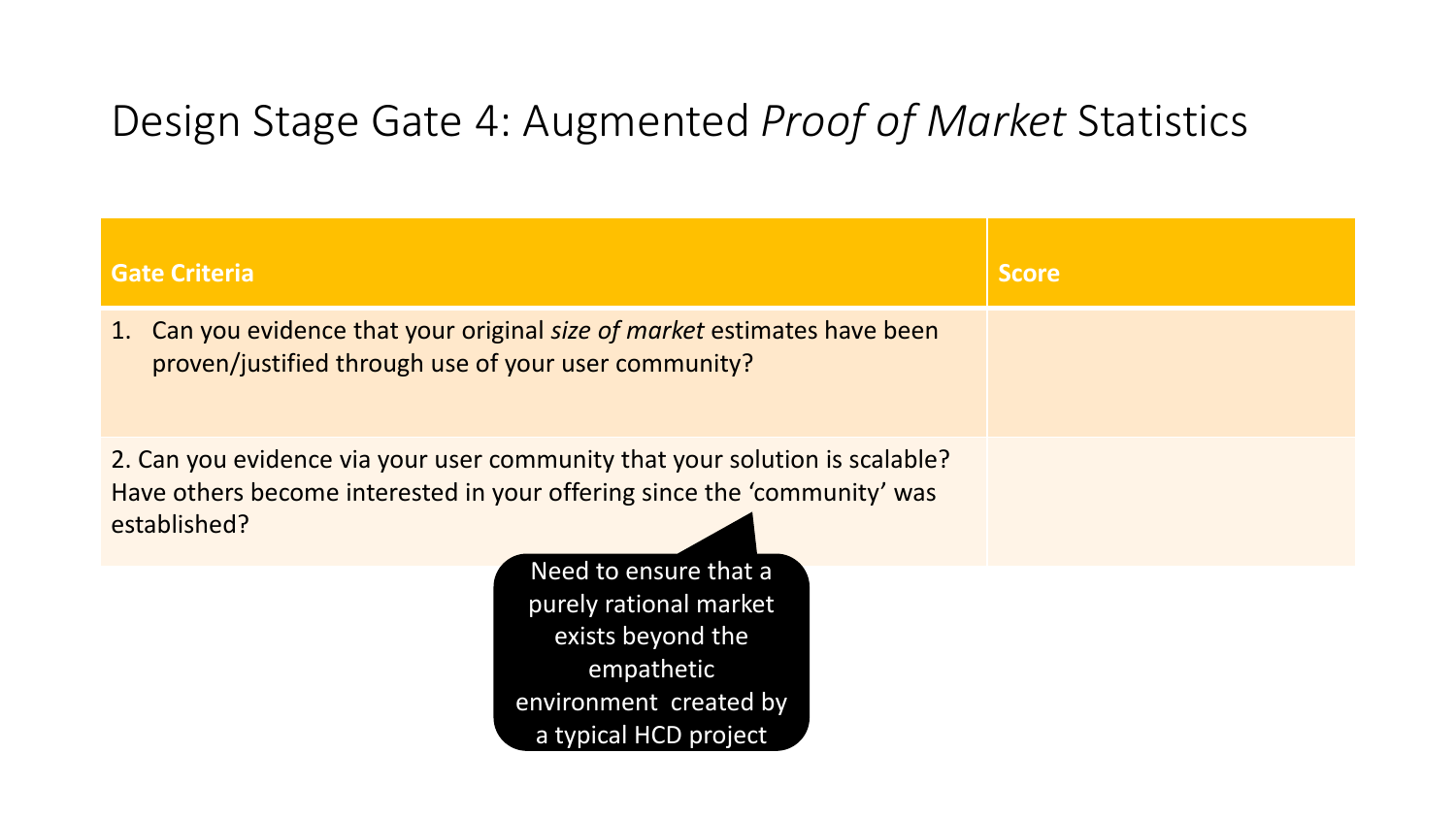#### Design Stage Gate 5: Updated Business Plan: Fair View

| <b>Gate Criteria</b>                                                                                                                                                                                                                      | <b>Score</b> |
|-------------------------------------------------------------------------------------------------------------------------------------------------------------------------------------------------------------------------------------------|--------------|
| 1. Can you evidence that your business plan has evolved/been updated to<br>reflect the application of the Design Stage Gate activity?                                                                                                     |              |
| 2. Can you evidence that your commercialisation plan reflects the learnings re<br>size of market<br>Is the business plan an<br>honest and fair<br>representation of the<br>opportunity and the<br><b>HCD due diligence</b><br>undertaken. |              |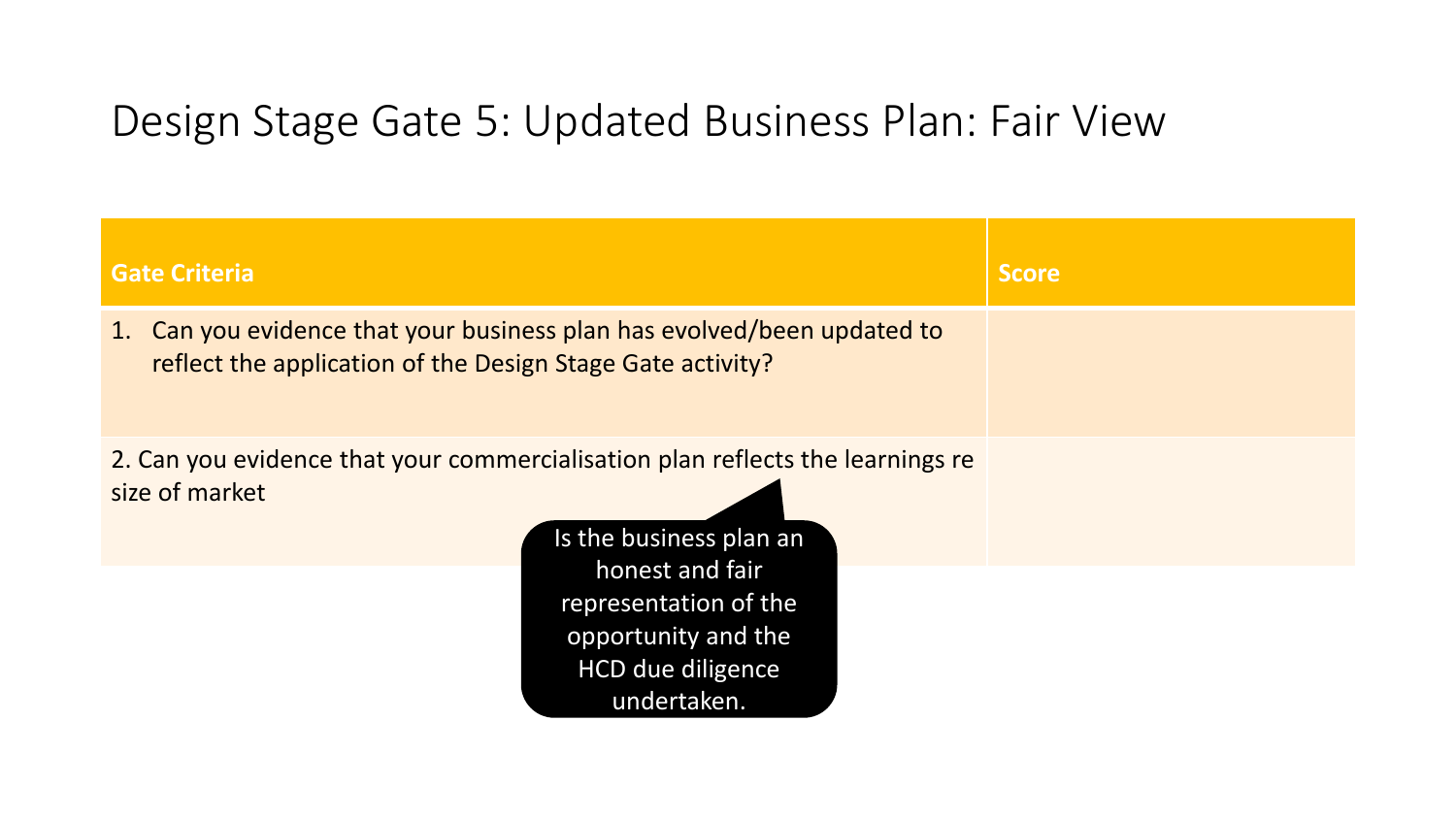### The 'Yes And'… Consequences: Passing & Failing the Stage Gate

| <b>CATEGORY 1 PASS</b>             | <b>SCORE AGAINST DSG &gt;20</b>                                                                             |
|------------------------------------|-------------------------------------------------------------------------------------------------------------|
| <b>Funding Continues</b>           | Business Plan updated to reflect progress and<br>learning from the Design Stage Gate                        |
|                                    | Comms Plan – positive spin re pass of Design<br>Stage Gate – develop as a brand attribute for<br>companies. |
| <b>CATEGORY 2 CONDITIONAL PASS</b> | <b>SCORE AGAINST DSG 15 - 20</b>                                                                            |
| Funding Paused $-$ 3 months        | Design Stage Gate criteria re-stipulated                                                                    |
| Individually tailored per entrant  | Funding continues provided criteria are met                                                                 |
|                                    | Signposted to help resources and<br>continued MO/monthly meeting with<br>innovation lead.                   |
| <b>CATEGORY 3 FAIL</b>             | <b>SCORE AGAINST DSG &lt; 15</b>                                                                            |
| Funding Stopped – Fail Fast        | No more claims after initial 6 m point period<br>of risk                                                    |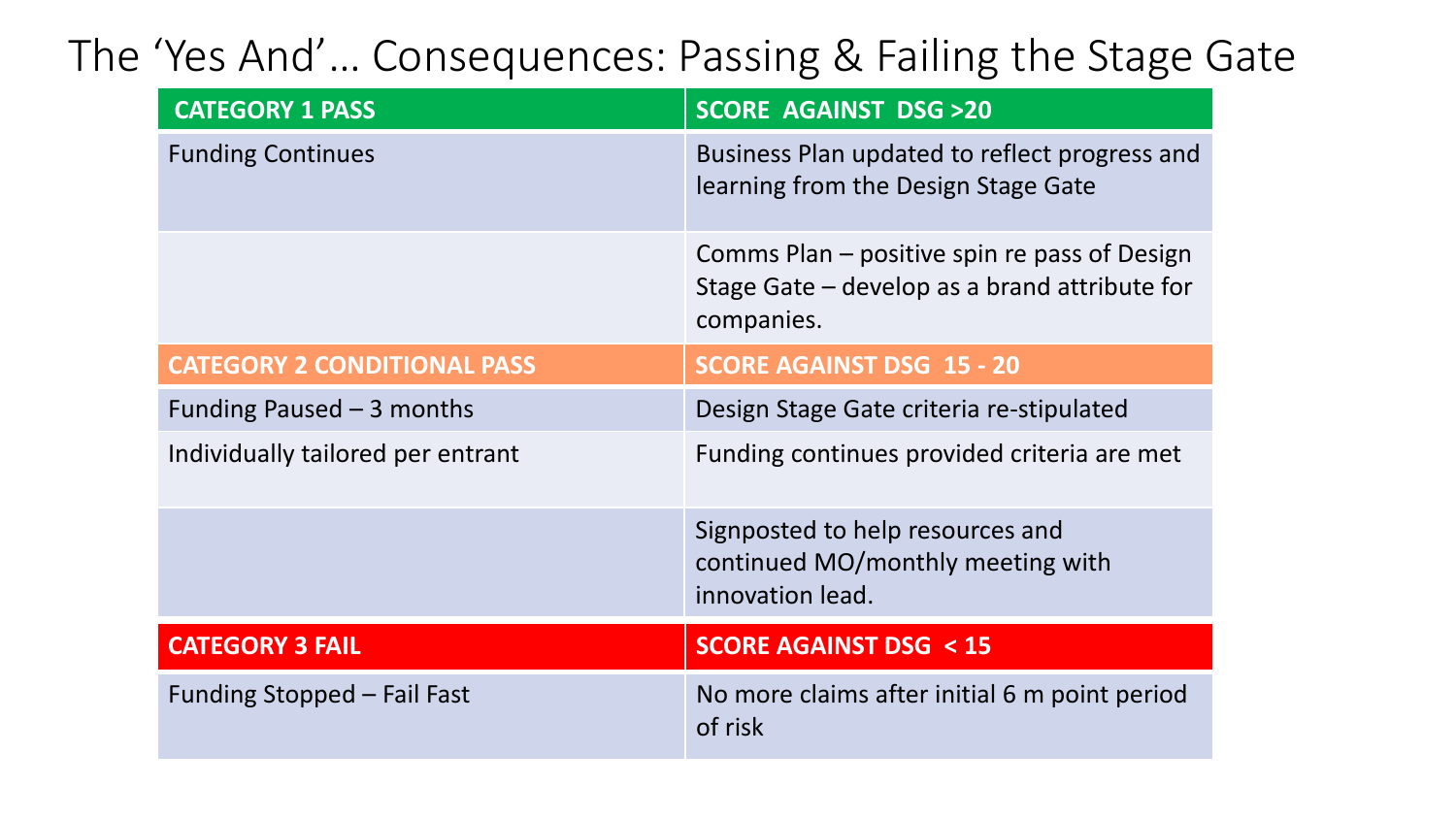

# Designed for Ageing Potential Future Opportunities – Your Vote

Healthy Ageing Challenge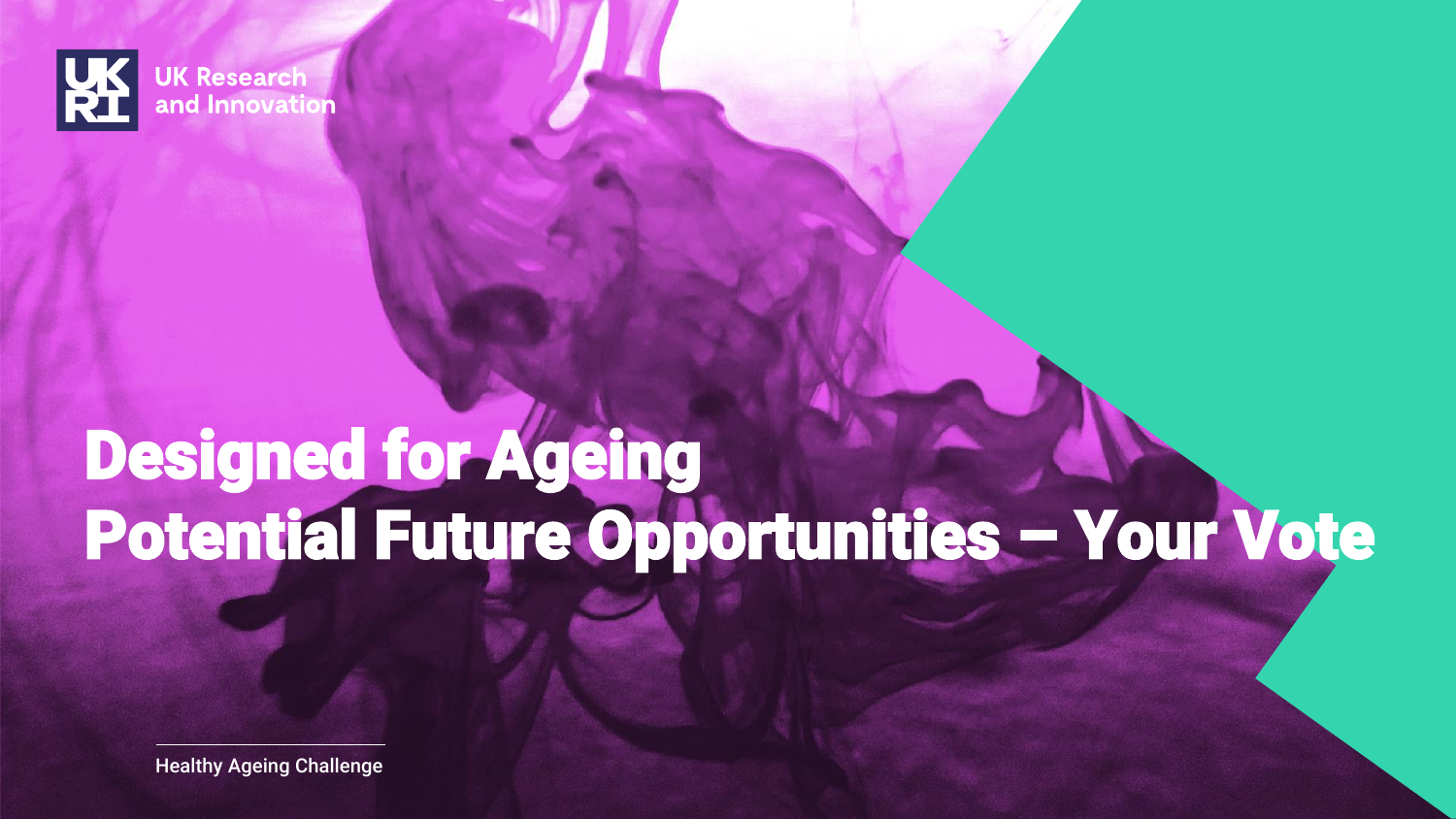#### **Potential Future Opportunities**

#### • **Gate Criteria Opportunity**

1. Workshop with Citizens Advice Business Development Team

2. Insight into the Alzheimer's Society Accelerator Programme

3. British Standards Industry: opportunity to learn more about a discrete set of inclusivity design standards and a roadmap to acquiring them.\*

\*Note there is no expectation from IUK that you acquire these BSI standards